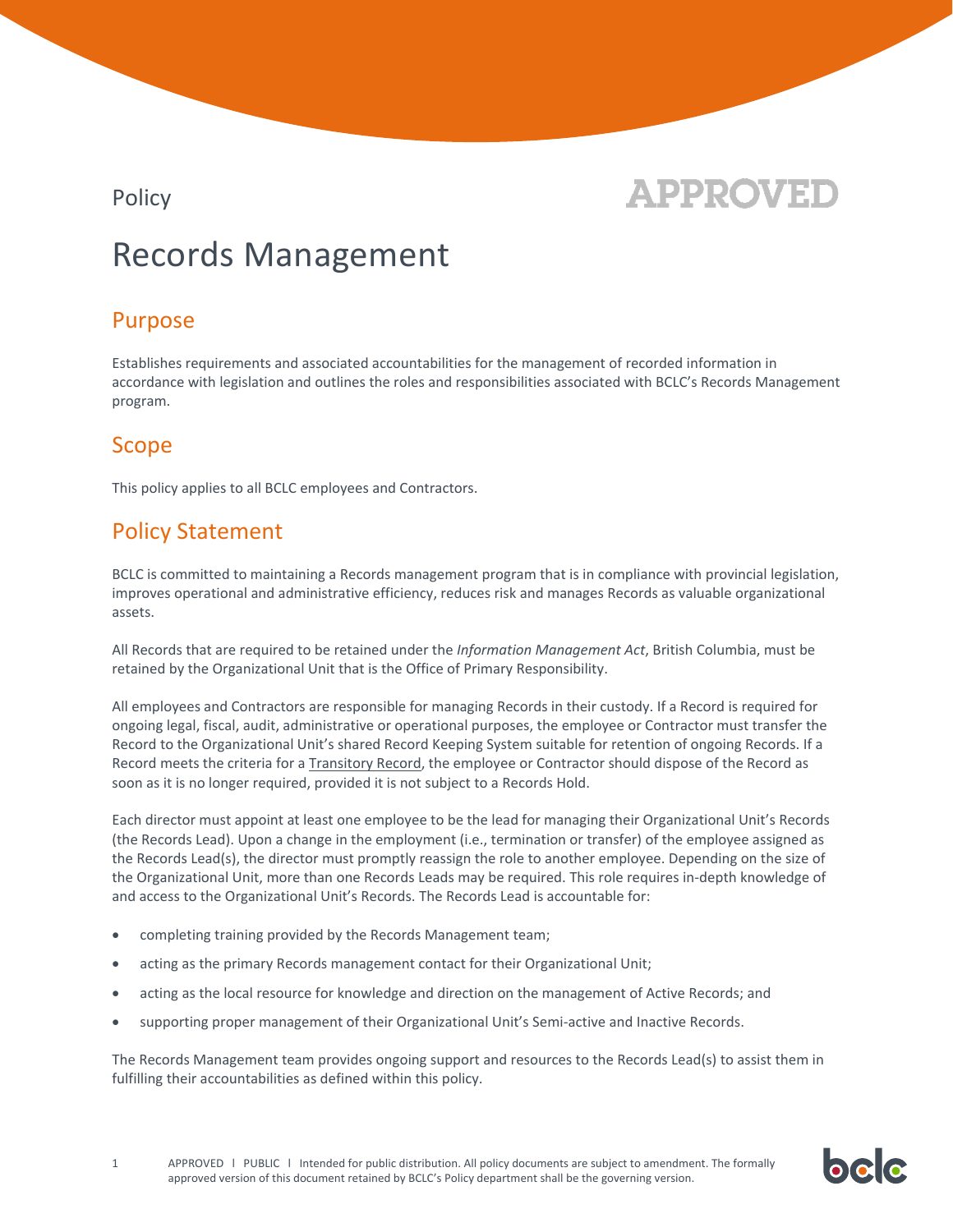

## Records Management

On occasion, the Government may provide BCLC employees with temporary custody of confidential or otherwise sensitive government information. This information must be managed in accordance with all information management requirements as specified by the Government at the time temporary custody is provided. This includes but is not limited to directions on the storage, use, retention and disposal of the government Information.

### Context

All Records created or received by BCLC in the transaction of business, or the conduct of its affairs, are considered Government Information and must be managed, regardless of the form or medium, in accordance with the *Information Management Act* and the Government's [Recorded Information Management Manual.](https://www2.gov.bc.ca/gov/content/governments/services-for-government/policies-procedures/government-records/rimm) The *Information Management Act* requires government bodies, including BCLC, to create and maintain an adequate record of the government body's decisions.

Government Information must be retained and disposed of in accordance with Information Schedules, subject to BCLC's [Records Hold Procedure.](https://bclc.sharepoint.com/sites/thehub/toolkit/policies) Information Schedules, when properly followed, make certain that Active and Semi-active Records are retained for the period of time required to meet legal, operational, audit, fiscal and other government requirements.

In accordance with the Records Hold Procedure, a Records Hold supersedes the Information Schedule and requires employees and Contractors to suspend the disposition of all Records within the scope of the Records Hold, including Transitory Records. Records subject to the Records Hold must be preserved even if the applicable retention period under the Information Schedule has expired or is set to expire while a Records Hold is in place.

In managing Records, employees and Contractors must comply with statutory requirements for access to information and protection of privacy under FIPPA and direction provided in the following BCLC [corporate policies:](https://bclc.sharepoint.com/sites/thehub/toolkit/policies)

- Privacy Policy;
- Managing Freedom of Information Requests Policy;
- Information Classification Policy; and
- Appropriate Use of Information and Information Technology Resources Policy.

## Policy Details

#### DUTY TO DOCUMENT DECISIONS

In accordance with the *Information Management Act*, employees and Contractors must create and keep complete and accurate Records to adequately document their decision-making and work activities in accordance with Government's [directives and guidelines.](https://www2.gov.bc.ca/gov/content/governments/organizational-structure/ministries-organizations/central-government-agencies/corporate-information-records-management-office/information-management-act/cro-directives-guidelines) This applies to Records in all formats that provide the best evidence of business activities, transactions, policy or decisions.

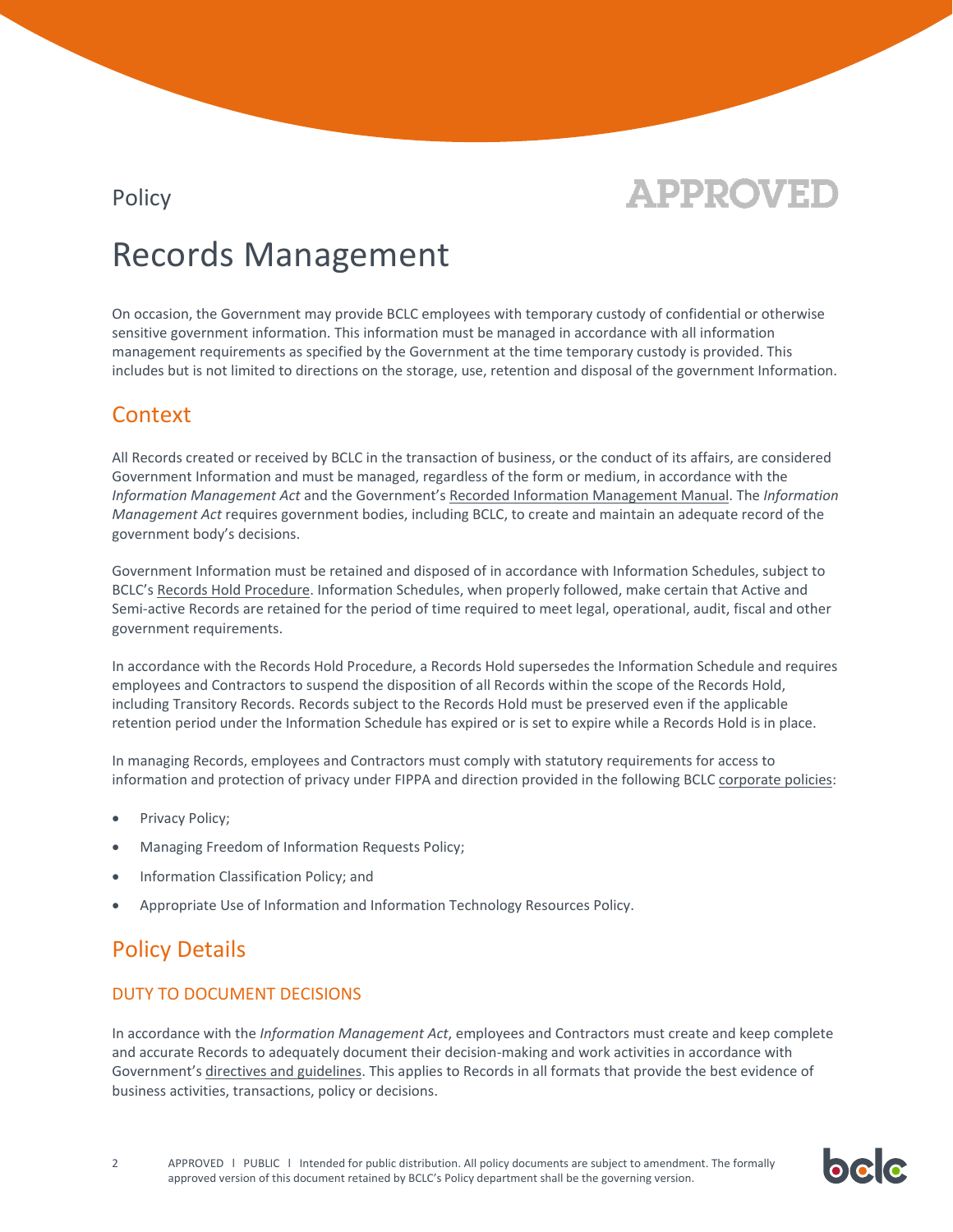

bele

## Records Management

Decisions must be documented in a format that is capable of being saved to a shared electronic Record Keeping System. For greater clarity, text or instant messaging must not be relied upon as the Record of a business or other decision where a record of the communication is required to be retained.

#### STORAGE

Each Organizational Unit must maintain a shared electronic Record Keeping System. Active Records must be stored in a manner that ensures they are accessible to the Records Lead of the Organizational Unit, either in a paper file or on their Organizational Unit's shared electronic Record Keeping System. Storing Records in employee-specific network drives or email folders does not satisfy this requirement. Additional guidance on the proper use and maintenance of a shared electronic Record Keeping System can be found in BCLC's [Managing Electronic Record](https://bclc.sharepoint.com/sites/thehub/toolkit/policies)  [Keeping Systems](https://bclc.sharepoint.com/sites/thehub/toolkit/policies) Guideline.

BCLC uses government-approved records centres for the off-site storage of its Semi-active Records.

#### INSTANT MESSAGES

Employees and Contractors must not use instant messaging chat functions on corporate applications (e.g., Microsoft Teams) to communicate BCLC decisions that are required to be documented under the *Information Management Act*. Instant messaging communications are regularly deleted and must not be relied upon as a Record of decision.

#### EMAIL

A Record's content and context determines whether it is a Transitory Record, not its format or storage medium. There is therefore no single retention for all email. If an email, or other Record, is essential to understanding BCLC business, e.g., how a particular decision was reached, then the Record is non-transitory and must be retained in a shared Record Keeping System.

Employees and Contractors must give attention to emails that protect financial, legal and other rights of BCLC and of persons directly affected by BCLC actions. This includes emails that contain information about executing policies, decisions and actions, legal advice, personnel matters, contract and bid information. Emails that are required for ongoing purposes must be transferred to the Organizational Unit's shared electronic Record Keeping System. The [Managing Email](https://bclc.sharepoint.com/sites/thehub/toolkit/policies) Guideline provides guidance for employees and Contractors in this regard.

#### SERVICE PROVIDER RECORDS

Records of BCLC's Service Providers and Retailers are Government Information if they fall within BCLC's mandate to conduct and manage gaming on behalf of the Government. As such, all Service Provider and Retailer contracts must contain provisions regarding the custody, control, retention, disposition, use and security of, and access to, those Records.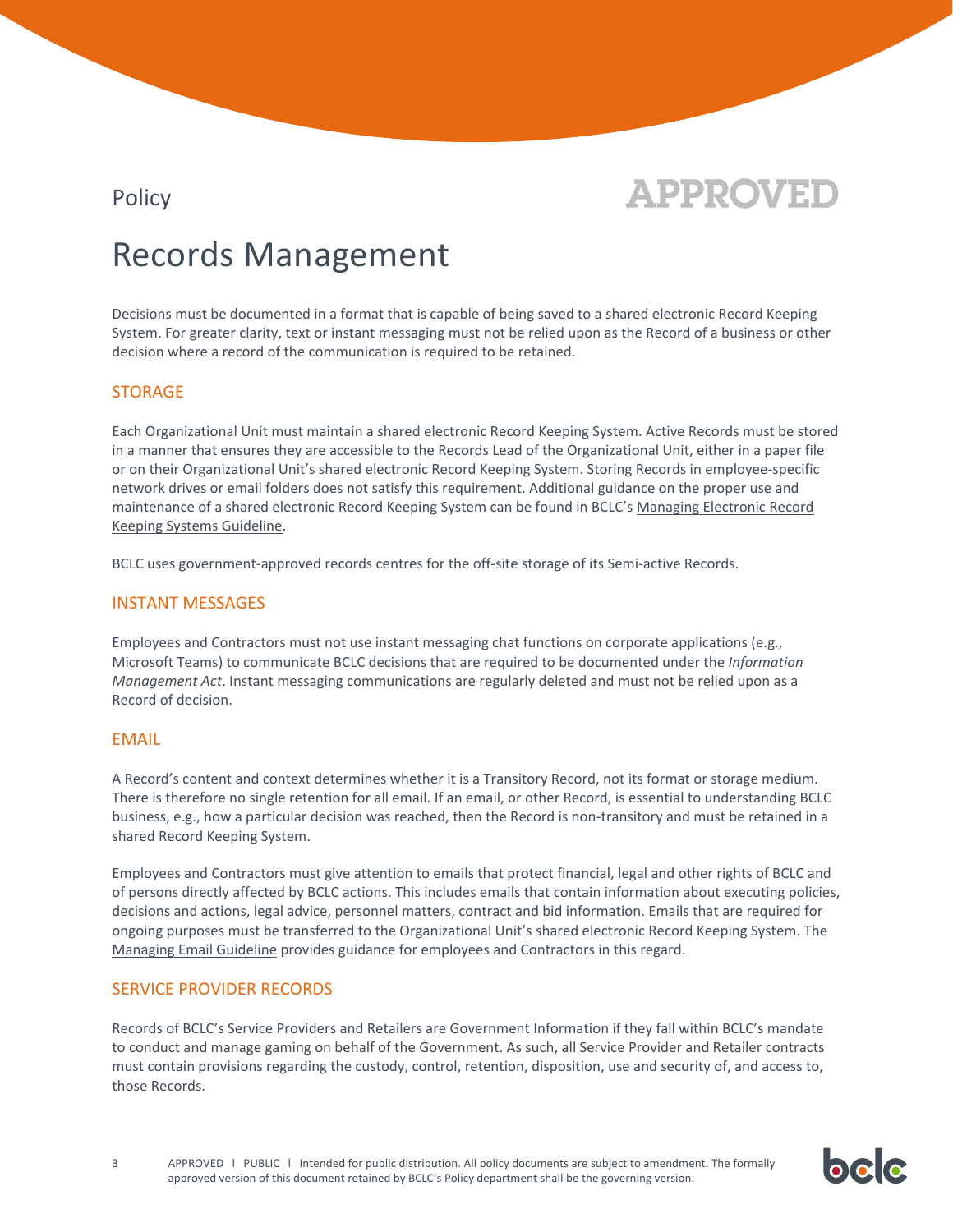

bcc

## Records Management

#### FINAL DISPOSITION OF RECORDS

Information Schedules provide for the timely destruction of Inactive Records when they are no longer required to support BCLC's functions and identify Records with enduring value that must be transferred to government archives.

The disposition of Inactive Records must be in accordance with the applicable Information Schedule and occurs as follows:

| Transferring the Record to<br>the government archives | Records identified within the Information Schedule as requiring full or select<br>retention must be retained and remain accessible until they are transferred to<br>the legal custody of the government archives. |
|-------------------------------------------------------|-------------------------------------------------------------------------------------------------------------------------------------------------------------------------------------------------------------------|
| Physical destruction                                  | Destruction of Records that are eligible to be destroyed must be in accordance<br>with BCLC's Records Destruction Procedure.                                                                                      |

Approval is required from the Records Management team prior to the destruction of any Inactive Record. This does not apply to Transitory Records as all employees and Contractors are authorized to dispose of Transitory Records as soon as their business-use ends, unless the Transitory Record in question is subject to a Records Hold.

#### EMPLOYEE TRANSITION

Employees and Contractors must ensure they properly manage Records in their custody prior to their departure from BCLC, or when changing roles within BCLC. Procedures outlined within BCLC's [Managing Information due to](https://bclc.sharepoint.com/sites/thehub/toolkit/policies)  [Changes in Employment](https://bclc.sharepoint.com/sites/thehub/toolkit/policies) Procedure must be followed. Records created or received in the course of BCLC business are, and remain, the property of BCLC and Government.

In circumstances where the departure of an employee or a Contractor occurs with short notice, the employee's manager or the Contractor's BCLC contact is accountable for making certain the records are properly managed.

### Roles and Responsibilities

**All BCLC employees and Contractors** are responsible for:

- Documenting their work and ensuring non-Transitory Records are filed in their Organizational Unit's shared electronic Record Keeping System;
- Completing all Records management training that may be provided by their Records Lead or the Records Management team;
- Properly managing all Records that are in their custody in accordance with applicable Information Schedules; and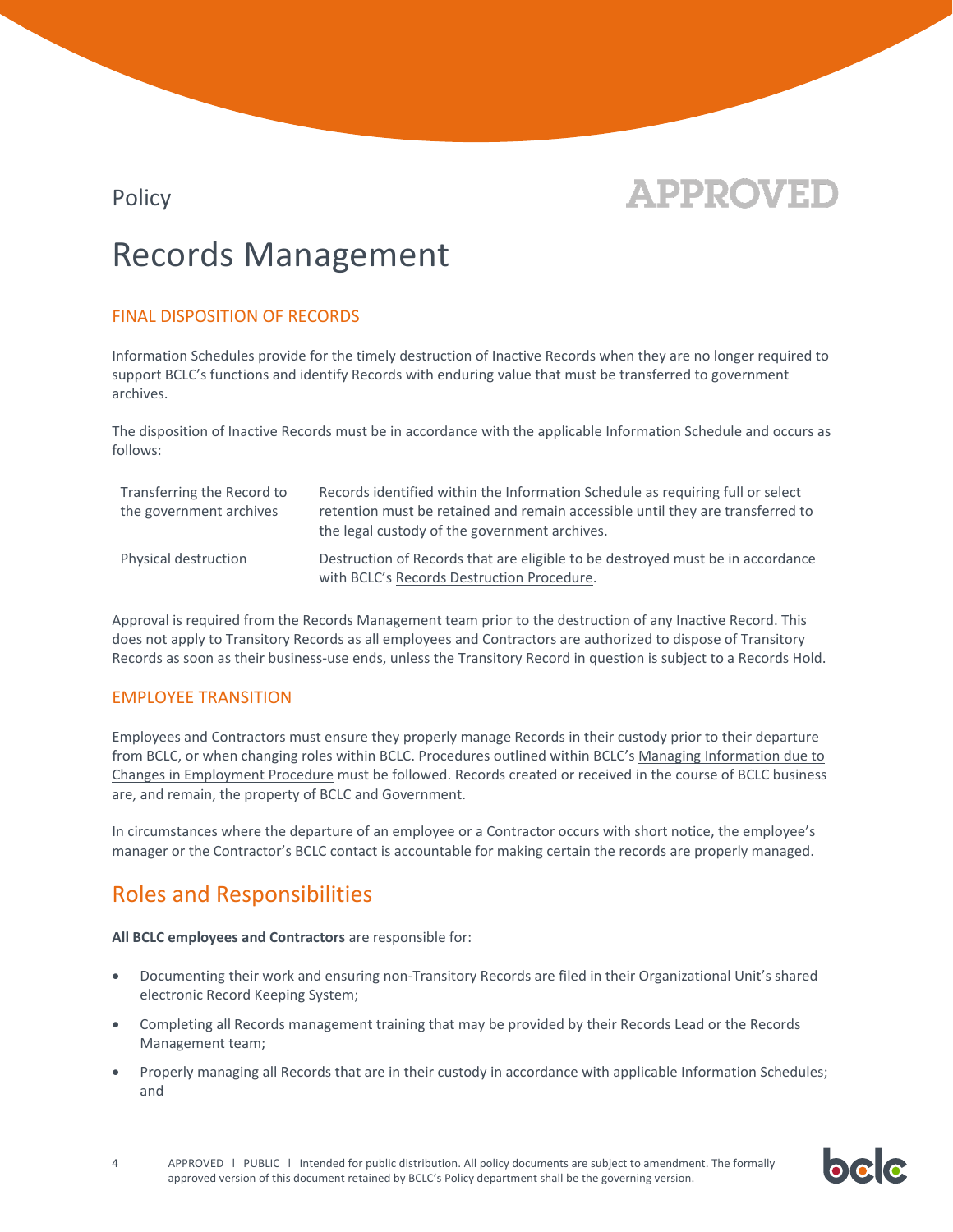

bclc

## Records Management

• Seeking assistance or direction from their Records Lead when they are uncertain about the proper management of Records.

**Records Leads** are responsible for:

- Training employees in their designated Organizational Unit on Records management practices and the use of Information Schedules;
- Ensuring that their Organizational Unit's Records are:
	- classified in accordance with applicable Information Schedules;
	- transferred to offsite storage when they become Semi-active Records; and
	- destroyed in accordance with Information Schedules when they become Inactive Records after receiving approval from Records Management; and
- Providing ongoing assistance and advice to employees in their Organizational Unit on properly managing the Records in their custody.

**Directors** are responsible for:

- Appointing a Records Lead(s) and in the event of the termination or transfer of the appointed employee, promptly reappointing a new Records Lead(s);
- Providing the Records Lead(s) with support and sufficient resourcing to carry-out their responsibilities as defined within this Policy;
- Ensuring that their Organizational Unit(s) is effectively managing their Records in accordance with this policy and the *Information Management Act*; and
- Ensuring that their Organizational Unit(s) is maintaining a shared electronic Record Keeping System that is organized and administered in accordance with this policy and the *Information Management Act*.

The **Records Management** team is responsible for:

- Providing training and support to the Records Lead;
- Assisting Organizational Units with the transfer of Records to offsite storage;
- Acting as liaison with Government;
- Authorizing final disposition of Inactive Records; and
- Co-ordinating, developing and implementing a Records Management program that provides Records Leads with the resources, procedures and training they need to maintain Records in all media.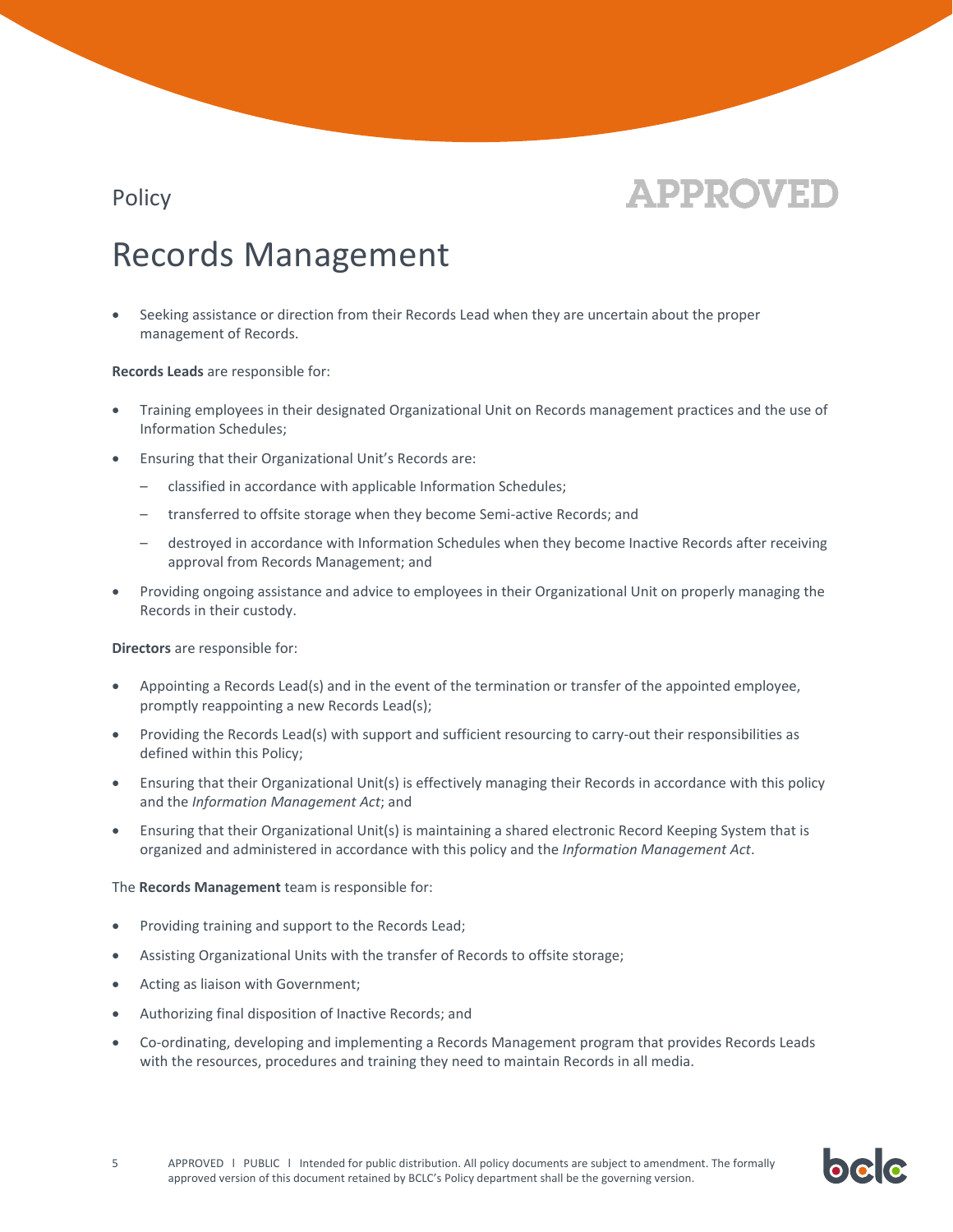# **APPROVED**

## Records Management

## Definitions

Defined (capitalized) terms or acronyms used but not defined within this policy have the meaning attributed to them within th[e Policy Glossary.](https://bclc.sharepoint.com/sites/thehub/toolkit/policies/Documents/asset16754.pdf)

| <b>Active Record</b>          | Means a Record that is in use, regardless of the date of creation, and needs to be<br>retained in a manner that ensures it is easily accessible for users.                                                                                                                                                                                                                                                                                   |  |
|-------------------------------|----------------------------------------------------------------------------------------------------------------------------------------------------------------------------------------------------------------------------------------------------------------------------------------------------------------------------------------------------------------------------------------------------------------------------------------------|--|
| <b>Contractor</b>             | Means an individual engaged to provide professional services to BCLC with<br>access to BCLC systems and information.                                                                                                                                                                                                                                                                                                                         |  |
| <b>Government Information</b> | Has the meaning ascribed to it within the Information Management Act. As at<br>the date of this policy, government information means recorded information<br>created or received by a government body in connection with government<br>business and the following are some of the types of information that are<br>identified within the definition:                                                                                         |  |
|                               | Information that must be held by the government body by law;                                                                                                                                                                                                                                                                                                                                                                                 |  |
|                               | Information that documents a decision by a government body respecting a<br>$\bullet$<br>course of action that directly affects a person or the operations of the<br>government body;                                                                                                                                                                                                                                                         |  |
|                               | Information that documents or supports the government body's<br>$\bullet$<br>organization, policies, procedures; transactions or operations; or                                                                                                                                                                                                                                                                                              |  |
|                               | Information created or received by the government body that has archival<br>value.                                                                                                                                                                                                                                                                                                                                                           |  |
| <b>Inactive Records</b>       | Means a Record that is no longer required for ongoing business. These are<br>Records that are ready for final disposition.                                                                                                                                                                                                                                                                                                                   |  |
| <b>Information Schedule</b>   | Means a prescribed timetable that governs the life cycle of a Record from<br>creation, through active use within an office, retention in off-site storage during<br>its semi-active period, to final disposition when it becomes inactive and includes<br>the approved Administrative Records Classification System (ARCS), Operational<br>Records Classification System (ORCS), and other special schedules.                                |  |
| <b>Records Hold</b>           | Means the process BCLC uses to preserve all forms of relevant Records that are<br>reasonably anticipated as being required for legal or business purposes such as,<br>litigation, arbitration, audits, FOI requests, government investigations and<br>operational events. It includes an obligation to identify, locate and maintain<br>information that is relevant to specific, predictable and identifiable legal or<br>business matters. |  |

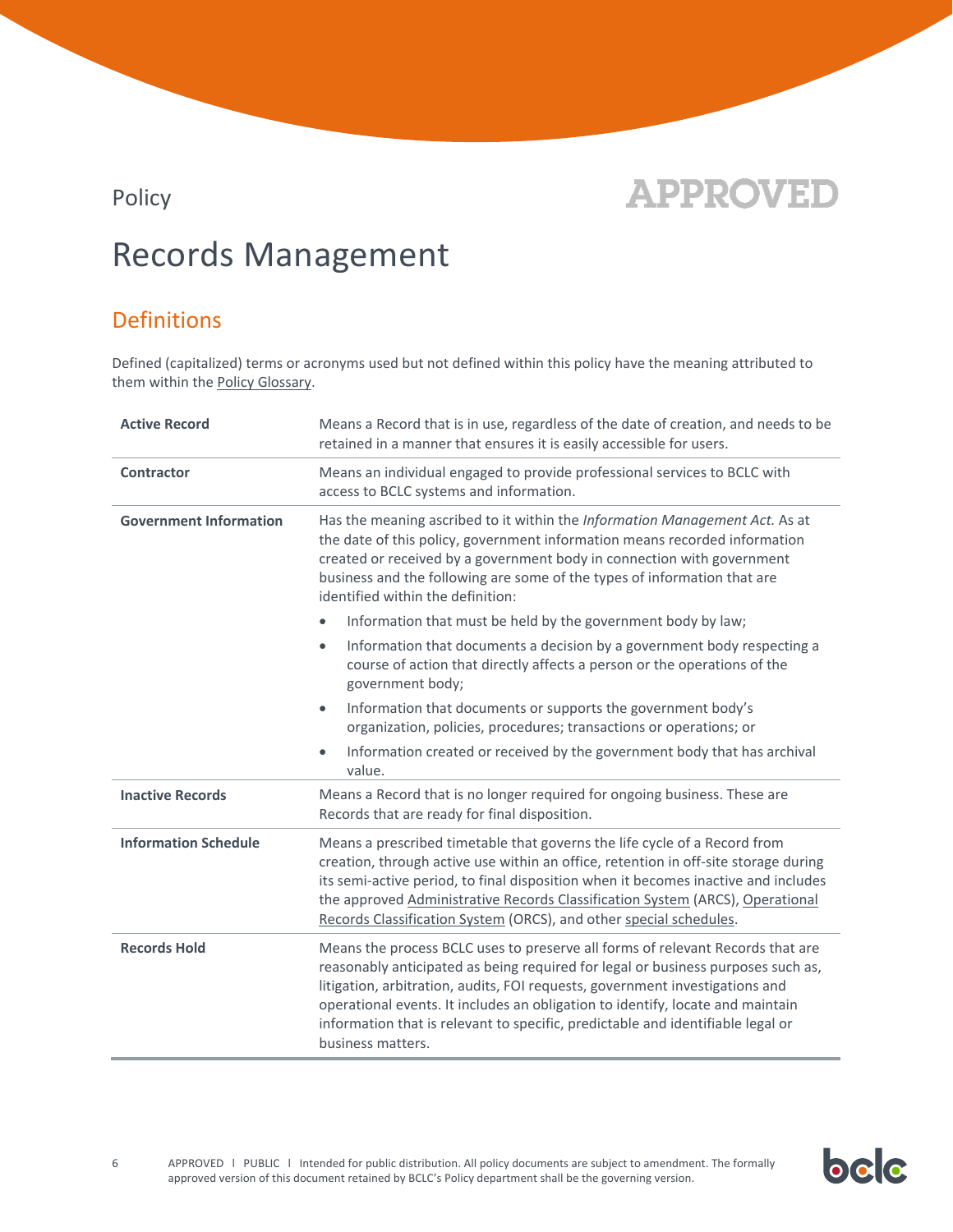

## Records Management

| <b>Office of Primary</b><br><b>Responsibility</b> | Means the Organizational Unit that has primary responsibility for maintaining<br>the official master copy of the Records in order to satisfy operational, financial,<br>legal, audit and other requirements.                                                                                                                                                                                                                                                                                                                                                                                                                                            |  |
|---------------------------------------------------|---------------------------------------------------------------------------------------------------------------------------------------------------------------------------------------------------------------------------------------------------------------------------------------------------------------------------------------------------------------------------------------------------------------------------------------------------------------------------------------------------------------------------------------------------------------------------------------------------------------------------------------------------------|--|
| <b>Record</b>                                     | Has the meaning ascribed to it in the Interpretation Act and, as at the date of the<br>policy, includes books, documents, maps, drawings, photographs, letters,<br>vouchers, paper and any other thing on which information is recorded or stored<br>by any means whether graphic, electronic, mechanical or otherwise.                                                                                                                                                                                                                                                                                                                                 |  |
| <b>Record Keeping System</b>                      | Means a filing system in which Records are captured, protected, retained and<br>destroyed in accordance with approved Information Schedules (e.g., files shares<br>and SharePoint sites).                                                                                                                                                                                                                                                                                                                                                                                                                                                               |  |
| <b>Semi-active Record</b>                         | Means a Record that is used only occasionally and therefore need not be<br>retained in a manner that ensures it is easily accessible to users. Semi-active<br>Records still retain administrative, operational, fiscal, audit or legal value for<br>BCLC.                                                                                                                                                                                                                                                                                                                                                                                               |  |
| <b>Transitory Record</b>                          | Means a Record of temporary usefulness that is only required for a limited<br>period of time for the completion of a routine action or the preparation of an<br>ongoing Record. Transitory Records are not required for financial, legal, audit or<br>other statutory purposes. Examples of Transitory Records include, but are not<br>limited to, meeting arrangements, copies created for convenience/reference<br>purposes, emails sent to provide an attachment without added value,<br>preliminary notes and other rough content used to prepare a final record, or<br>drafts or revisions that are not needed to document decisions or approvals. |  |

## Policy Ownership

| <b>Contact Position</b> | <b>Records Management Analyst</b>           |  |
|-------------------------|---------------------------------------------|--|
| <b>Policy Owner</b>     | Director, Data and Information Governance   |  |
| <b>Approving Body</b>   | Vice President, Legal, Compliance, Security |  |